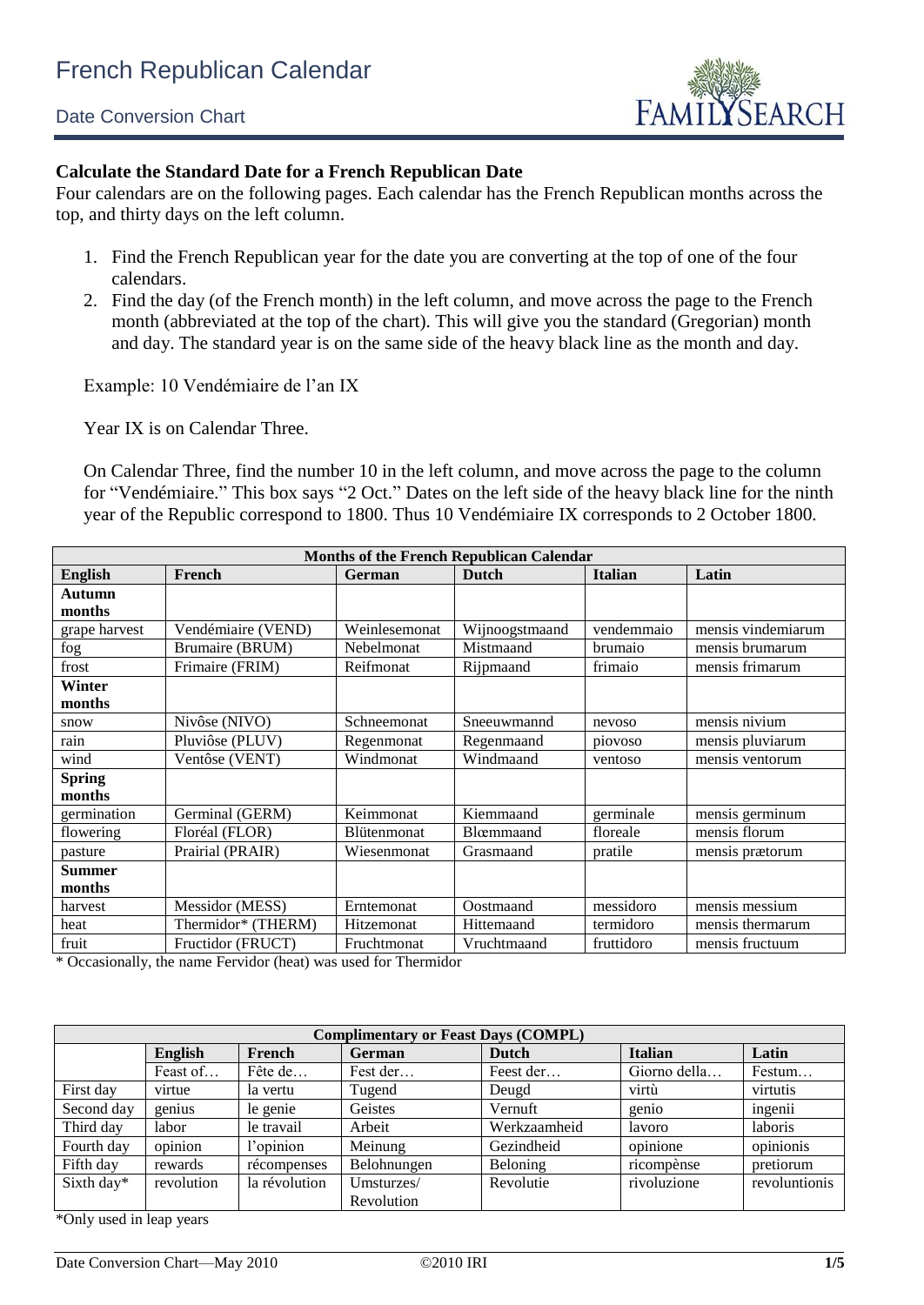| <b>Calendar One</b>                                                                         |               |             |             |                                              |                                              |                                  |             |             |              |               |                    |                   |              |
|---------------------------------------------------------------------------------------------|---------------|-------------|-------------|----------------------------------------------|----------------------------------------------|----------------------------------|-------------|-------------|--------------|---------------|--------------------|-------------------|--------------|
| <b>French Republican Year</b>                                                               |               |             |             |                                              |                                              | <b>Standard (Gregorian) Year</b> |             |             |              |               |                    |                   |              |
| Year One I<br>Year Two II<br>Year Three III<br>Year Five V<br>Year Six VI<br>Year Seven VII |               |             |             | 1792<br>1793<br>1794<br>1796<br>1797<br>1798 | 1793<br>1794<br>1795<br>1797<br>1798<br>1799 |                                  |             |             |              |               |                    |                   |              |
|                                                                                             | <b>VEND</b>   | <b>BRUM</b> | <b>FRIM</b> | <b>NIVO</b>                                  | <b>PLUV</b>                                  | <b>VENT</b>                      | <b>GERM</b> | <b>FLOR</b> | <b>PRAIR</b> | <b>MESS</b>   | <b>THERM</b>       | <b>FRUCT</b>      | <b>COMPL</b> |
| 1                                                                                           | 22 Sep        | 22 Oct      | 21 Nov      | 21 Dec                                       | 20 Jan                                       | 19 Feb                           | 21 Mar      | 20 Apr      | 20 May       | $19$ Jun      | 19 Jul             | 18 Aug            | 17 Sep       |
| 2                                                                                           | 23 Sep        | 23 Oct      | 22 Nov      | 22 Dec                                       | 21 Jan                                       | 20 Feb                           | 22 Mar      | 21 Apr      | 21 May       | $20$ Jun      | 20 Jul             | 19 Aug            | 18 Sep       |
| 3                                                                                           | 24 Sep        | 24 Oct      | 23 Nov      | 23 Dec                                       | 22 Jan                                       | 21 Feb                           | 23 Mar      | 22 Apr      | 22 May       | 21 Jun        | 21 Jul             | 20 Aug            | $19$ Sep     |
| 4                                                                                           | 25 Sep        | 25 Oct      | 24 Nov      | 24 Dec                                       | 23 Jan                                       | 22 Feb                           | 24 Mar      | 23 Apr      | 23 May       | 22 Jun        | 22 Jul             | 21 Aug            | 20 Sep       |
| 5                                                                                           | 26 Sep        | 26 Oct      | 25 Nov      | 25 Dec                                       | 24 Jan                                       | 23 Feb                           | 25 Mar      | 24 Apr      | 24 May       | 23 Jun        | 23 Jul             | 22 Aug            | 21 Sep       |
| 6                                                                                           | 27 Sep        | 27 Oct      | 26 Nov      | 26 Dec                                       | 25 Jan                                       | 24 Feb                           | 26 Mar      | 25 Apr      | 25 May       | 24 Jun        | 24 Jul             | 23 Aug            | $22$ Sep*    |
| 7                                                                                           | 28 Sep        | 28 Oct      | 27 Nov      | 27 Dec                                       | 26 Jan                                       | 25 Feb                           | 27 Mar      | 26 Apr      | 26 May       | $25$ Jun      | 25 Jul             | 24 Aug            |              |
| 8                                                                                           | 29 Sep        | 29 Oct      | 28 Nov      | 28 Dec                                       | 27 Jan                                       | 26 Feb                           | 28 Mar      | 27 Apr      | 27 May       | 26 Jun        | 26 Jul             | $25 \text{ Aug}$  |              |
| 9                                                                                           | 30 Sep        | 30 Oct      | 29 Nov      | 29 Dec                                       | 28 Jan                                       | 27 Feb                           | 29 Mar      | 28 Apr      | 28 May       | 27 Jun        | 27 Jul             | 26 Aug            |              |
| 10                                                                                          | 1 Oct         | 31 Oct      | 30 Nov      | 30 Dec                                       | 29 Jan                                       | 28 Feb                           | 30 Mar      | 29 Apr      | 29 May       | 28 Jun        | 28 Jul             | 27 Aug            |              |
| 11                                                                                          | 2 Oct         | 1 Nov       | 1 Dec       | 31 Dec                                       | 30 Jan                                       | 29 Feb                           | 31 Mar      | 30 Apr      | 30 May       | 29 Jun        | 29 Jul             | 28 Aug            |              |
| 12                                                                                          | 3 Oct         | 2 Nov       | 2 Dec       | 1 Jan                                        | 31 Jan                                       | 1 Mar                            | 1 Apr       | 1 May       | 31 May       | 30 Jun        | 30 Jul             | 29 Aug            |              |
| 13                                                                                          | 4 Oct         | 3 Nov       | 3 Dec       | 2 Jan                                        | 1 Feb                                        | 2 Mar                            | 2 Apr       | 2 May       | 1 Jun        | 1 Jul         | 31 Jul             | $30$ Aug          |              |
| 14                                                                                          | 5 Oct         | 4 Nov       | 4 Dec       | 3 Jan                                        | 2 Feb                                        | 3 Mar                            | 3 Apr       | 3 May       | 2 Jun        | 2 Jul         | 1 Aug              | 31 Aug            |              |
| 15                                                                                          | 6 Oct         | 5 Nov       | 5 Dec       | 4 Jan                                        | 3 Feb                                        | 4 Mar                            | 4 Apr       | 4 May       | 3 Jun        | 3 Jul         | 2 Aug              | 1 Sep             |              |
| 16                                                                                          | 7 Oct         | 6 Nov       | 6 Dec       | 5 Jan                                        | 4 Feb                                        | 5 Mar                            | 5 Apr       | 5 May       | 4 Jun        | 4 Jul         | 3 Aug              | 2 Sep             |              |
| 17                                                                                          | 8 Oct         | 7 Nov       | 7 Dec       | 6 Jan                                        | 5 Feb                                        | 6 Mar                            | 6 Apr       | 6 May       | 5 Jun        | 5 Jul         | 4 Aug              | 3 Sep             |              |
| 18                                                                                          | 9 Oct         | 8 Nov       | 8 Dec       | 7 Jan                                        | 6 Feb                                        | 7 Mar                            | 7 Apr       | 7 May       | 6 Jun        | 6 Jul         | 5 Aug              | 4 Sep             |              |
| 19                                                                                          | 10 Oct        | 9 Nov       | 9 Dec       | 8 Jan                                        | 7 Feb                                        | 8 Mar                            | 8 Apr       | 8 May       | 7 Jun        | 7 Jul         | 6 Aug              | 5 Sep             |              |
| 20                                                                                          | 11 Oct        | $10$ Nov    | 10 Dec      | 9 Jan                                        | 8 Feb                                        | 9 Mar                            | 9 Apr       | 9 May       | 8 Jun        | 8 Jul         | 7 Aug              | 6 Sep             |              |
| 21                                                                                          | 12 Oct        | 11 Nov      | 11 Dec      | 10 Jan                                       | 9 Feb                                        | 10 Mar                           | $10$ Apr    | 10 May      | 9 Jun        | 9 Jul         | 8 Aug              | 7 Sep             |              |
| 22                                                                                          | 13 Oct        | 12 Nov      | 12 Dec      | 11 Jan                                       | 10 Feb                                       | 11 Mar                           | 11 Apr      | 11 May      | $10$ Jun     | $10$ Jul      | 9 Aug              | 8 Sep             |              |
| $23\,$                                                                                      | 14 Oct        | 13 Nov      | 13 Dec      | 12 Jan                                       | $11\,\ensuremath{\,\text{Feb}}$              | 12 Mar                           | 12 Apr      | 12 May      | $11$ Jun     | $11$ Jul $\,$ | $10\ \mathrm{Aug}$ | $9\;\mathrm{Sep}$ |              |
| 24                                                                                          | 15 Oct        | 14 Nov      | 14 Dec      | 13 Jan                                       | 12 Feb                                       | 13 Mar                           | 13 Apr      | 13 May      | 12 Jun       | $12$ Jul      | $11$ Aug           | $10$ Sep          |              |
| 25                                                                                          | 16 Oct        | 15 Nov      | 15 Dec      | 14 Jan                                       | 13 Feb                                       | 14 Mar                           | 14 Apr      | 14 May      | $13$ Jun     | 13 Jul        | 12 Aug             | 11 Sep            |              |
| 26                                                                                          | 17 Oct        | 16 Nov      | 16 Dec      | 15 Jan                                       | 14 Feb                                       | 15 Mar                           | 15 Apr      | 15 May      | 14 Jun       | $14$ Jul      | 13 Aug             | 12 Sep            |              |
| 27                                                                                          | 18 Oct        | 17 Nov      | 17 Dec      | 16 Jan                                       | 15Feb                                        | 16 Mar                           | 16 Apr      | 16 May      | $15$ Jun     | 15 Jul        | 14 Aug             | 13 Sep            |              |
| 28                                                                                          | 19 Oct        | 18Nov       | 18 Dec      | 17 Jan                                       | 16 Feb                                       | 17 Mar                           | 17 Apr      | 17 May      | $16$ Jun     | 16 Jul        | 15 Aug             | 14 Sep            |              |
| 29                                                                                          | 20 Oct        | 19 Nov      | 19 Dec      | 18 Jan                                       | 17 Feb                                       | 18 Mar                           | 18 Apr      | 18 May      | $17$ Jun     | $17$ Jul      | 16 Aug             | $15$ Sep          |              |
| 30                                                                                          | $21$ Oct $\,$ | 20 Nov      | 20 Dec      | $19\ \mathrm{Jan}$                           | 18 Feb                                       | 19 Mar                           | 19 Apr      | 19 May      | 18 Jun       | 18 Jul        | 17 Aug             | $16$ Sep          |              |

\*Used only in Year III and VII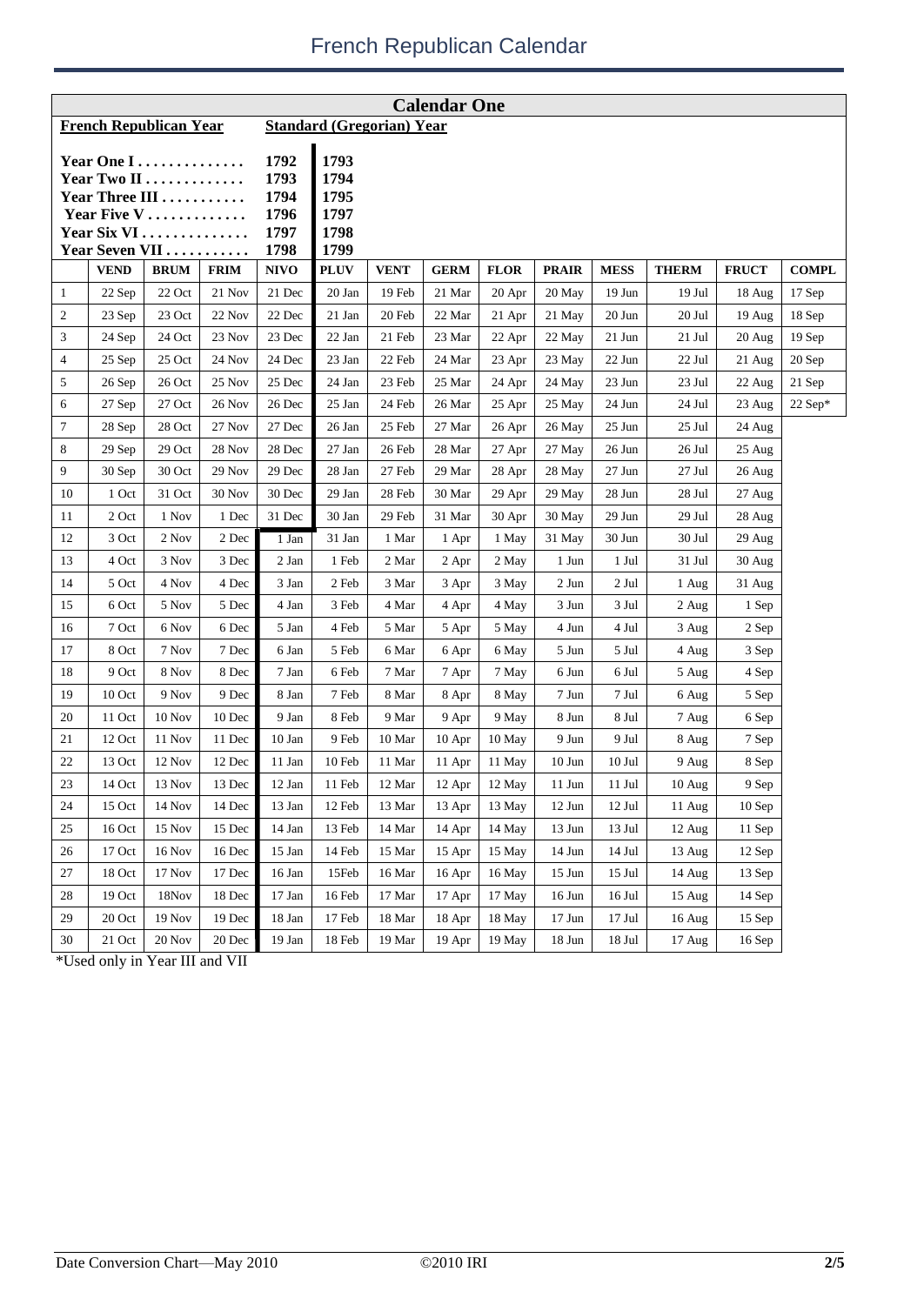| <b>Calendar Two</b> |                               |               |             |             |             |                                  |             |             |              |                  |                  |              |              |
|---------------------|-------------------------------|---------------|-------------|-------------|-------------|----------------------------------|-------------|-------------|--------------|------------------|------------------|--------------|--------------|
|                     | <b>French Republican Year</b> |               |             |             |             | <b>Standard (Gregorian) Year</b> |             |             |              |                  |                  |              |              |
|                     |                               |               |             | 1795        | 1796        |                                  |             |             |              |                  |                  |              |              |
|                     | Year Four IV<br>VEND          | <b>BRUM</b>   | <b>FRIM</b> | <b>NIVO</b> | <b>PLUV</b> | <b>VENT</b>                      | <b>GERM</b> | <b>FLOR</b> | <b>PRAIR</b> | <b>MESS</b>      | <b>THERM</b>     | <b>FRUCT</b> | <b>COMPL</b> |
| $\mathbf{1}$        | 23 Sep                        | 23 Oct        | 22 Nov      | 22 Dec      | 21 Jan      | 20 Feb                           | 21 Mar      | 20 Apr      | 20 May       | 19 Jun           | $19$ Jul         | 18 Aug       | 17 Sep       |
| 2                   | 24 Sep                        | 24 Oct        | 23 Nov      | 23 Dec      | 22 Jan      | 21 Feb                           | 22 Mar      | 21 Apr      | 21 May       | 20 Jun           | 20 Jul           | 19 Aug       | 18 Sep       |
| 3                   | 25 Sep                        | 25 Oct        | 24 Nov      | 24 Dec      | 23 Jan      | 22 Feb                           | 23 Mar      | 22 Apr      | 22 May       | 21 Jun           | 21 Jul           | 20 Aug       | 19 Sep       |
| 4                   | 26 Sep                        | 26 Oct        | 25 Nov      | 25 Dec      | 24 Jan      | 23 Feb                           | 24 Mar      | 23 Apr      | 23 May       | 22 Jun           | 22 Jul           | 21 Aug       | 20 Sep       |
| 5                   | 27 Sep                        | 27 Oct        | 26 Nov      | 26 Dec      | 25 Jan      | 24 Feb                           | 25 Mar      | 24 Apr      | 24 May       | 23 Jun           | 23 Jul           | 22 Aug       | 21 Sep       |
| 6                   | 28 Sep                        | 28 Oct        | 27 Nov      | 27 Dec      | 26 Jan      | 25 Feb                           | 26 Mar      | 25 Apr      | 25 May       | 24 Jun           | 24 Jul           | 23 Aug       |              |
| 7                   | 29 Sep                        | 29 Oct        | 28 Nov      | 28 Dec      | 27 Jan      | 26 Feb                           | 27 Mar      | 26 Apr      | 26 May       | $25$ Jun         | 25 Jul           | 24 Aug       |              |
| 8                   | 30 Sep                        | 30 Oct        | 29 Nov      | 29 Dec      | 28 Jan      | 27 Feb                           | 28 Mar      | 27 Apr      | 27 May       | 26 Jun           | 26 Jul           | 25 Aug       |              |
| 9                   | 1 Oct                         | 31 Oct        | 30 Nov      | 30 Dec      | 29 Jan      | 28 Feb                           | 29 Mar      | 28 Apr      | 28 May       | $27 \text{ Jun}$ | 27 Jul           | 26 Aug       |              |
| 10                  | 2 Oct                         | 1 Nov         | 1 Dec       | 31 Dec      | 30 Jan      | 29 Feb                           | 30 Mar      | 29 Apr      | 29 May       | 28 Jun           | 28 Jul           | 27 Aug       |              |
| 11                  | 3 Oct                         | 2 Nov         | 2 Dec       | 1 Jan       | 31 Jan      | 1 Mar                            | 31 Mar      | 30 Apr      | 30 May       | 29 Jun           | 29 Jul           | 28 Aug       |              |
| 12                  | 4 Oct                         | 3 Nov         | 3 Dec       | 2 Jan       | 1 Feb       | 2 Mar                            | 1 Apr       | 1 May       | 31 May       | 30 Jun           | 30 Jul           | 29 Aug       |              |
| 13                  | 5 Oct                         | 4 Nov         | 4 Dec       | 3 Jan       | 2 Feb       | 3 Mar                            | 2 Apr       | 2 May       | 1 Jun        | 1 Jul            | 31 Jul           | $30$ Aug     |              |
| 14                  | 6 Oct                         | 5 Nov         | 5 Dec       | 4 Jan       | 3 Feb       | 4 Mar                            | 3 Apr       | 3 May       | 2 Jun        | 2 Jul            | 1 Aug            | 31 Aug       |              |
| 15                  | 7 Oct                         | 6 Nov         | 6 Dec       | 5 Jan       | 4 Feb       | 5 Mar                            | 4 Apr       | 4 May       | 3 Jun        | 3 Jul            | 2 Aug            | 1 Sep        |              |
| 16                  | 8 Oct                         | 7 Nov         | 7 Dec       | 6 Jan       | 5 Feb       | 6 Mar                            | 5 Apr       | 5 May       | 4 Jun        | 4 Jul            | 3 Aug            | 2 Sep        |              |
| 17                  | 9 Oct                         | 8 Nov         | 8 Dec       | 7 Jan       | 6 Feb       | 7 Mar                            | 6 Apr       | 6 May       | 5 Jun        | 5 Jul            | 4 Aug            | 3 Sep        |              |
| 18                  | 10 Oct                        | 9 Nov         | 9 Dec       | 8 Jan       | 7 Feb       | 8 Mar                            | 7 Apr       | 7 May       | 6 Jun        | 6 Jul            | 5 Aug            | 4 Sep        |              |
| 19                  | 11 Oct                        | $10$ Nov      | 10 Dec      | 9 Jan       | 8 Feb       | 9 Mar                            | 8 Apr       | 8 May       | 7 Jun        | 7 Jul            | 6 Aug            | 5 Sep        |              |
| 20                  | 12 Oct                        | 11 Nov        | 11 Dec      | 10 Jan      | 9 Feb       | 10 Mar                           | 9 Apr       | 9 May       | 8 Jun        | 8 Jul            | 7 Aug            | 6 Sep        |              |
| 21                  | 13 Oct                        | 12 Nov        | 12 Dec      | 11 Jan      | 10 Feb      | 11 Mar                           | 10 Apr      | 10 May      | 9 Jun        | 9 Jul            | 8 Aug            | 7 Sep        |              |
| 22                  | 14 Oct                        | 13 Nov        | 13 Dec      | 12 Jan      | 11 Feb      | 12 Mar                           | 11 Apr      | 11 May      | $10$ Jun     | $10$ Jul         | 9 Aug            | 8 Sep        |              |
| 23                  | 15 Oct                        | 14 Nov        | 14 Dec      | 13 Jan      | 12 Feb      | 13 Mar                           | 12 Apr      | 12 May      | 11 Jun       | 11 Jul           | 10 Aug           | 9 Sep        |              |
| 24                  | 16 Oct                        | 15 Nov        | 15 Dec      | 14 Jan      | 13 Feb      | 14 Mar                           | 13 Apr      | 13 May      | 12 Jun       | 12 Jul           | 11 Aug           | 10Sep        |              |
| 25                  | 17 Oct                        | 16 Nov        | 16 Dec      | 15 Jan      | 14 Feb      | 15 Mar                           | 14 Apr      | 14 May      | 13 Jun       | 13 Jul           | 12 Aug           | 11 Sep       |              |
| 26                  | 18 Oct                        | 17 Nov        | 17 Dec      | 16 Jan      | 15Feb       | 16 Mar                           | 15 Apr      | 15 May      | 14 Jun       | 14 Jul           | 13 Aug           | 12 Sep       |              |
| 27                  | 19 Oct                        | 18Nov         | 18 Dec      | 17 Jan      | 16 Feb      | 17 Mar                           | 16 Apr      | 16 May      | $15$ Jun     | 15 Jul           | 14 Aug           | 13 Sep       |              |
| 28                  | 20 Oct                        | <b>19 Nov</b> | 19 Dec      | 18 Jan      | 17 Feb      | 18 Mar                           | 17 Apr      | 17 May      | 16 Jun       | 16 Jul           | 15 Aug           | 14 Sep       |              |
| 29                  | 21 Oct                        | 20 Nov        | 20 Dec      | 19 Jan      | 18 Feb      | 19 Mar                           | 18 Apr      | 18 May      | $17$ Jun     | $17$ Jul         | 16 Aug           | 15 Sep       |              |
| 30                  | 22 Oct                        | 21 Nov        | 21 Dec      | 20 Jan      | 19 Feb      | 20 Mar                           | 19 Apr      | 19 May      | 18 Jun       | 18 Jul           | $17 \text{ Aug}$ | 16 Sep       |              |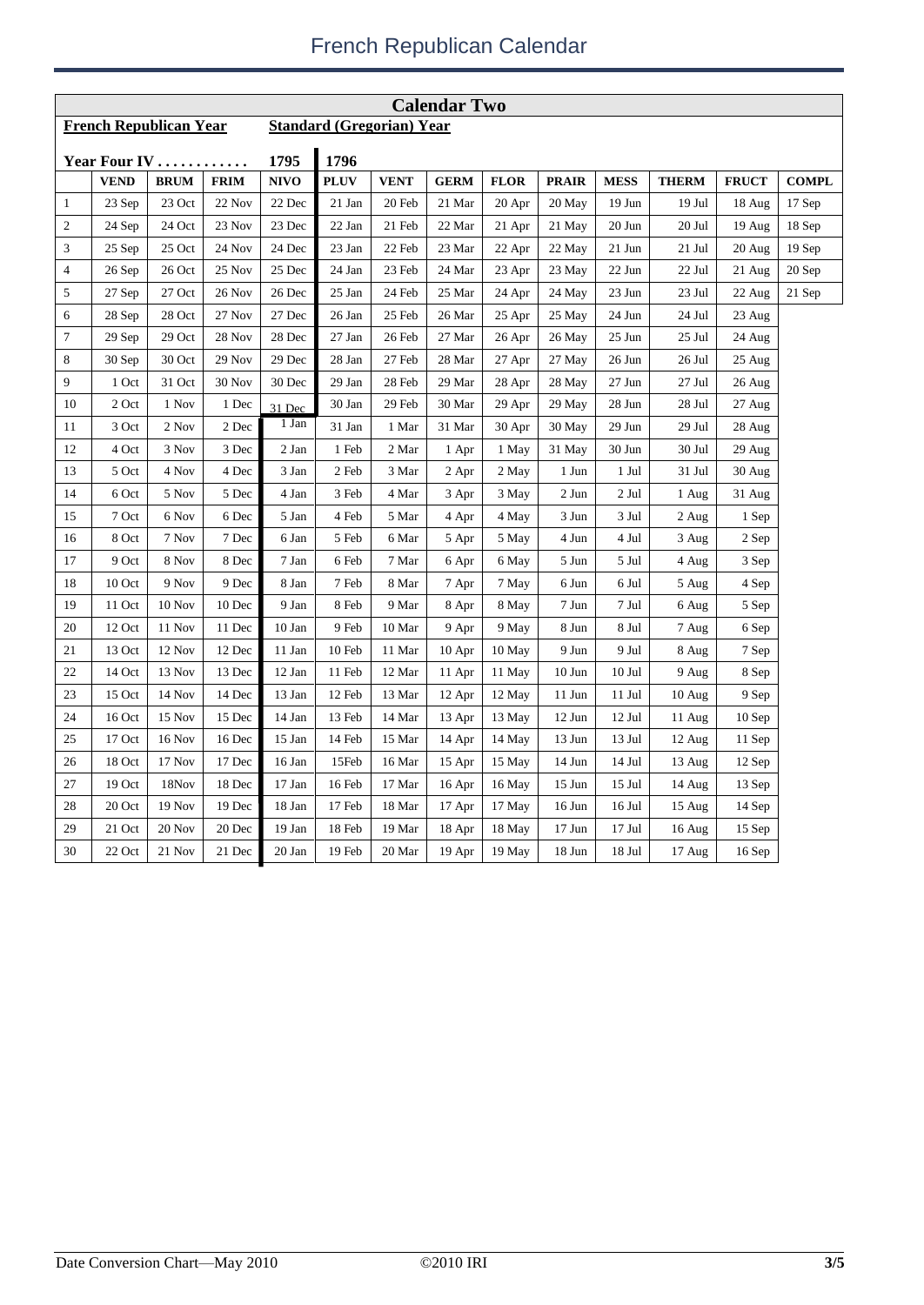| <b>Calendar Three</b>                                                                                      |               |             |             |                                              |                                      |                                  |             |             |              |             |                  |                    |              |
|------------------------------------------------------------------------------------------------------------|---------------|-------------|-------------|----------------------------------------------|--------------------------------------|----------------------------------|-------------|-------------|--------------|-------------|------------------|--------------------|--------------|
| <b>French Republican Year</b>                                                                              |               |             |             |                                              |                                      | <b>Standard (Gregorian) Year</b> |             |             |              |             |                  |                    |              |
| Year Eight VIII<br>Year Nine IX<br>Year Ten X<br>Year Eleven XI<br>Year Thirteen XIII<br>Year Fourteen XIV |               |             |             | 1799<br>1800<br>1801<br>1802<br>1804<br>1805 | 1800<br>1801<br>1802<br>1803<br>1805 |                                  |             |             |              |             |                  |                    |              |
|                                                                                                            | <b>VEND</b>   | <b>BRUM</b> | <b>FRIM</b> | <b>NIVO</b>                                  | <b>PLUV</b>                          | <b>VENT</b>                      | <b>GERM</b> | <b>FLOR</b> | <b>PRAIR</b> | <b>MESS</b> | <b>THERM</b>     | <b>FRUCT</b>       | <b>COMPL</b> |
| $\mathbf{1}$                                                                                               | 23 Sep        | 23 Oct      | 22 Nov      | 22 Dec                                       | 21 Jan                               | 20 Feb                           | 22 Mar      | 21 Apr      | 21 May       | 20 Jun      | 20 Jul           | 19 Aug             | 18 Sep       |
| $\boldsymbol{2}$                                                                                           | 24 Sep        | 24 Oct      | 23 Nov      | 23 Dec                                       | 22 Jan                               | 21 Feb                           | 23 Mar      | 22 Apr      | 22 May       | $21$ Jun    | 21 Jul           | $20$ Aug           | $19$ Sep     |
| 3                                                                                                          | 25 Sep        | 25 Oct      | 24 Nov      | 24 Dec                                       | 23 Jan                               | 22 Feb                           | 24 Mar      | 23 Apr      | 23 May       | 22 Jun      | 22 Jul           | 21 Aug             | 20 Sep       |
| $\overline{4}$                                                                                             | 26 Sep        | 26 Oct      | 25 Nov      | 25 Dec                                       | 24 Jan                               | 23 Feb                           | 25 Mar      | 24 Apr      | 24 May       | 23 Jun      | 23 Jul           | 22 Aug             | 21 Sep       |
| 5                                                                                                          | 27 Sep        | 27 Oct      | 26 Nov      | 26 Dec                                       | 25 Jan                               | 24 Feb                           | 26 Mar      | 25 Apr      | 25 May       | 24 Jun      | 24 Jul           | 23 Aug             | 22 Sep       |
| 6                                                                                                          | 28 Sep        | 28 Oct      | 27 Nov      | 27 Dec                                       | 26 Jan                               | 25 Feb                           | 27 Mar      | 26 Apr      | 26 May       | $25$ Jun    | 25 Jul           | 24 Aug             | $23$ Sep*    |
| $\tau$                                                                                                     | 29 Sep        | 29 Oct      | 28 Nov      | 28 Dec                                       | 27 Jan                               | 26 Feb                           | 28 Mar      | 27 Apr      | 27 May       | 26 Jun      | 26 Jul           | $25 \text{ Aug}$   |              |
| 8                                                                                                          | 30 Sep        | 30 Oct      | 29 Nov      | 29 Dec                                       | 28 Jan                               | 27 Feb                           | 29 Mar      | 28 Apr      | 28 May       | 27 Jun      | 27 Jul           | 26 Aug             |              |
| 9                                                                                                          | 1 Oct         | 31 Oct      | 30 Nov      | 30 Dec                                       | 29 Jan                               | 28 Feb                           | 30 Mar      | 29 Apr      | 29 May       | 28 Jun      | 28 Jul           | 27 Aug             |              |
| 10                                                                                                         | 2 Oct         | 1 Nov       | 1 Dec       | 31 Dec                                       | 30 Jan                               | 29 Feb                           | 31 Mar      | 30 Apr      | 30 May       | 29 Jun      | 29 Jul           | 28 Aug             |              |
| 11                                                                                                         | 3 Oct         | 2 Nov       | 2 Dec       | 1 Jan                                        | 31 Jan                               | 1 Mar                            | 1 Apr       | 1 May       | 31 May       | 30 Jun      | 30 Jul           | 29 Aug             |              |
| 12                                                                                                         | 4 Oct         | 3 Nov       | 3 Dec       | 2 Jan                                        | 1 Feb                                | 2 Mar                            | 2 Apr       | 2 May       | 1 Jun        | 1 Jul       | 31 Jul           | $30$ Aug           |              |
| 13                                                                                                         | 5 Oct         | 4 Nov       | 4 Dec       | 3 Jan                                        | 2 Feb                                | 3 Mar                            | 3 Apr       | 3 May       | 2 Jun        | 2 Jul       | 1 Aug            | 31 Aug             |              |
| 14                                                                                                         | 6 Oct         | 5 Nov       | 5 Dec       | 4 Jan                                        | 3 Feb                                | 4 Mar                            | 4 Apr       | 4 May       | 3 Jun        | 3 Jul       | 2 Aug            | 1 Sep              |              |
| 15                                                                                                         | 7 Oct         | 6 Nov       | 6 Dec       | 5 Jan                                        | 4 Feb                                | 5 Mar                            | 5 Apr       | 5 May       | 4 Jun        | 4 Jul       | 3 Aug            | 2 Sep              |              |
| 16                                                                                                         | 8 Oct         | 7 Nov       | 7 Dec       | 6 Jan                                        | 5 Feb                                | 6 Mar                            | 6 Apr       | 6 May       | 5 Jun        | 5 Jul       | 4 Aug            | 3 Sep              |              |
| 17                                                                                                         | 9 Oct         | 8 Nov       | 8 Dec       | 7 Jan                                        | 6 Feb                                | 7 Mar                            | 7 Apr       | 7 May       | 6 Jun        | 6 Jul       | 5 Aug            | 4 Sep              |              |
| 18                                                                                                         | 10 Oct        | 9 Nov       | 9 Dec       | 8 Jan                                        | 7 Feb                                | 8 Mar                            | 8 Apr       | 8 May       | 7 Jun        | 7 Jul       | 6 Aug            | 5 Sep              |              |
| 19                                                                                                         | 11 Oct        | $10$ Nov    | 10 Dec      | 9 Jan                                        | 8 Feb                                | 9 Mar                            | 9 Apr       | 9 May       | 8 Jun        | 8 Jul       | 7 Aug            | 6 Sep              |              |
| 20                                                                                                         | 12 Oct        | 11 Nov      | 11 Dec      | 10 Jan                                       | 9 Feb                                | 10 Mar                           | $10$ Apr    | 10 May      | 9 Jun        | 9 Jul       | 8 Aug            | 7 Sep              |              |
| 21                                                                                                         | 13 Oct        | 12 Nov      | 12 Dec      | 11 Jan                                       | $10\ \mbox{Feb}$                     | 11 Mar                           | 11 Apr      | 11 May      | $10$ Jun     | $10$ Jul    | 9 Aug            | 8 Sep              |              |
| 22                                                                                                         | 14 Oct        | 13 Nov      | 13 Dec      | 12 Jan                                       | 11 Feb                               | 12 Mar                           | 12 Apr      | 12 May      | 11 Jun       | 11 Jul      | $10 \text{ Aug}$ | 9 Sep              |              |
| $23\,$                                                                                                     | 15 Oct        | 14 Nov      | 14 Dec      | 13 Jan                                       | 12 Feb                               | 13 Mar                           | 13 Apr      | 13 May      | $12$ Jun     | $12$ Jul    | 11 Aug           | $10\;\mathrm{Sep}$ |              |
| 24                                                                                                         | 16 Oct        | 15 Nov      | 15 Dec      | 14 Jan                                       | 13 Feb                               | 14 Mar                           | 14 Apr      | 14 May      | $13$ Jun     | 13 Jul      | $12 \text{ Aug}$ | 11 Sep             |              |
| 25                                                                                                         | 17 Oct        | 16 Nov      | 16 Dec      | 15 Jan                                       | 14 Feb                               | 15 Mar                           | 15 Apr      | 15 May      | 14 Jun       | $14$ Jul    | $13$ Aug         | $12$ Sep           |              |
| 26                                                                                                         | 18 Oct        | 17 Nov      | 17 Dec      | 16 Jan                                       | 15Feb                                | 16 Mar                           | 16 Apr      | 16 May      | $15$ Jun     | $15$ Jul    | 14 Aug           | $13$ Sep           |              |
| 27                                                                                                         | 19 Oct        | 18Nov       | 18 Dec      | 17 Jan                                       | 16 Feb                               | 17 Mar                           | 17 Apr      | 17 May      | 16 Jun       | 16 Jul      | 15 Aug           | 14 Sep             |              |
| 28                                                                                                         | 20 Oct        | 19 Nov      | 19 Dec      | 18 Jan                                       | 17 Feb                               | 18 Mar                           | 18 Apr      | 18 May      | $17$ Jun     | $17$ Jul    | 16 Aug           | $15$ Sep           |              |
| 29                                                                                                         | 21 Oct        | 20 Nov      | 20 Dec      | 19 Jan                                       | 18 Feb                               | 19 Mar                           | 19 Apr      | 19 May      | 18 Jun       | 18 Jul      | 17 Aug           | $16$ Sep           |              |
| 30                                                                                                         | $22$ Oct $\,$ | 21 Nov      | 21 Dec      | 20 Jan                                       | 19 Feb                               | 20 Mar                           | 20 Apr      | 20 May      | $19$ Jun     | 19 Jul      | 18 Aug           | $17$ Sep           |              |

\*Used only in Year XI